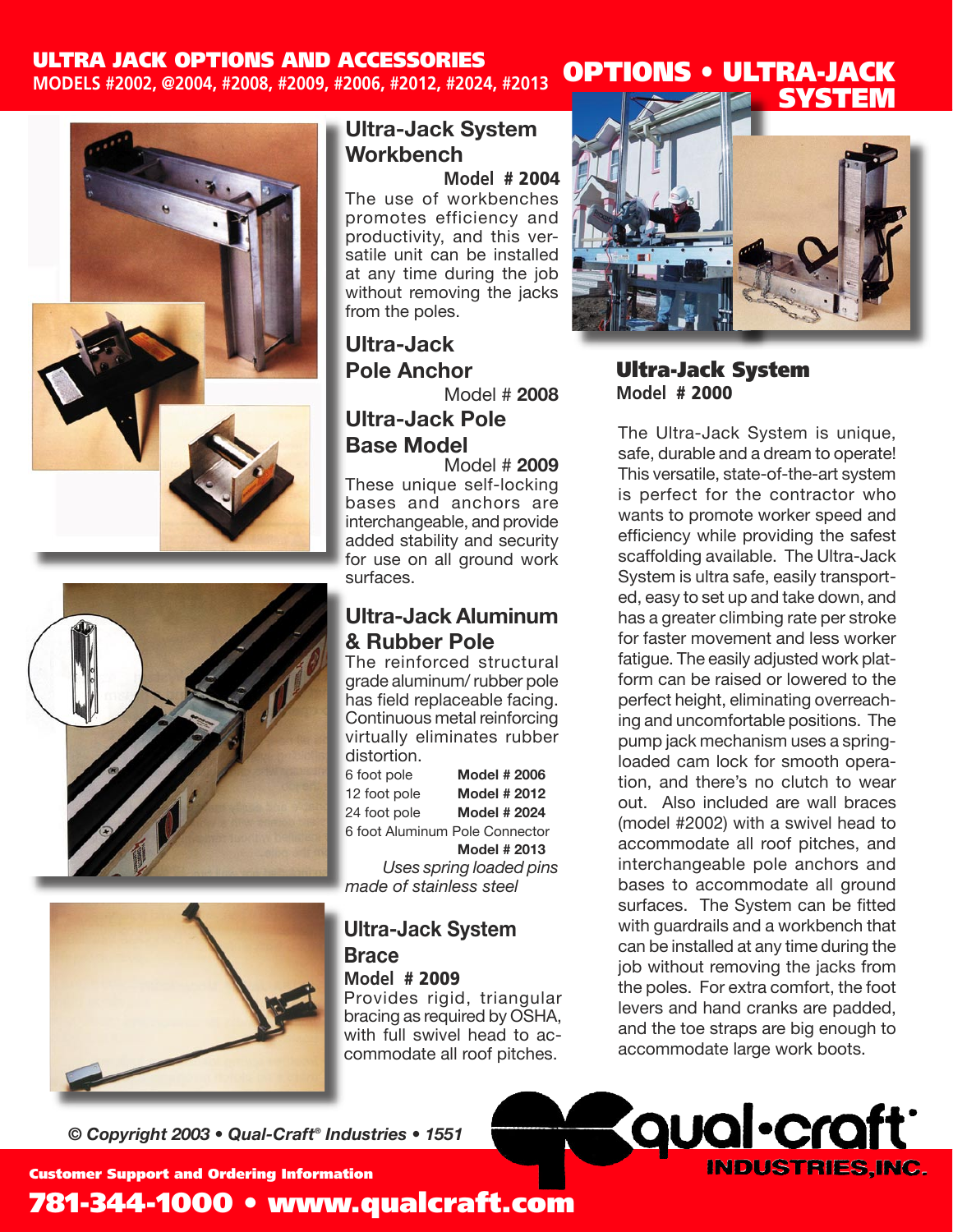# ULTRA-JACK OPTIONS INSTRUCTIONS

### **Instructions for the use of the Ultra-Jack Model #2008 Pole Anchor Model #2009 Pole Base:**





**INSTRUCTIONS FOR INSTALLATION AND USE MODEL #2002 ULTRA-JACK BRACE**



**qual**·craft

STRIES.INC.

The Ultra-Jack Pole Anchor and Pole Base are designed to provide an appropriate mudsill and should be used in conjunction with an Ultra-Jack Pole Brace to secure the bottom of the pole. After determining the location, care should be taken to insure that the ground is firm and free of small rocks or other objects. The Ultra-Jack Model #2009 Pole Base should be used when the pole is to be installed on a paved, concrete or other hard packed surface. When installing on hard packed surface or pavement create a mudsill by placing one 1 ft. long 2"x 12" piece of lumber or equivalent under the Pole Base. The Ultra-Jack Model #2008 Pole Anchor should be used to secure the base of the pole to soft surfaces. The Anchor should be driven into the ground so that the 8"x 8" steel plate is resting completely on the ground and that the spike has been fully seated. The end of the Ultra-Jack Pole should be placed over the connector, the buttons depressed to allow the pole to seat firmly into the Pole Base or Anchor allowing the buttons to expand into the corresponding holes in the bottom of the pole. The presence of rocks or other objects or unleveled ground conditions could prevent the anchor or base from being fully seated onto the ground. Soft or muddy surface areas my cause the pole to be unstable and could constitute an unsafe condition. Always inspect the entire systems installation prior to use to insure all components have been installed in accordance with instructions and that the systems installation is in compliance with Local, State and Federal OSHA regulations.

**Installation of the Ultra-Jack Pole Brace:** 1) Position the pole along the work wall. Use a Qual-Craft Pole Anchor or Rubberized Base Plate at the bottom of the pole. Place pole on firm level ground. Do not use on unstable base, on top of other scaffolds or on roof surfaces. Using a Qual-Craft Ultra-Jack Brace, secure the pole to the work wall at the bottom and the top of the pole, and in between at 12 ft increments. Poles must be plumb. The rubber surface of the pole should face out from the work wall. The round bar of the brace should be fastened to the work wall at right angle to the pole. The angle bar of the brace should then be fastened to the right or left as desired. Fasten using two 2" or longer #12 wood screws per fastening plate. Always fasten to structural member ie: stud, rafter or joist. The spread

*© Copyright 2003 • Qual-Craft® Industries • 1551* 



781-344-1000 • www.qualcraft.com